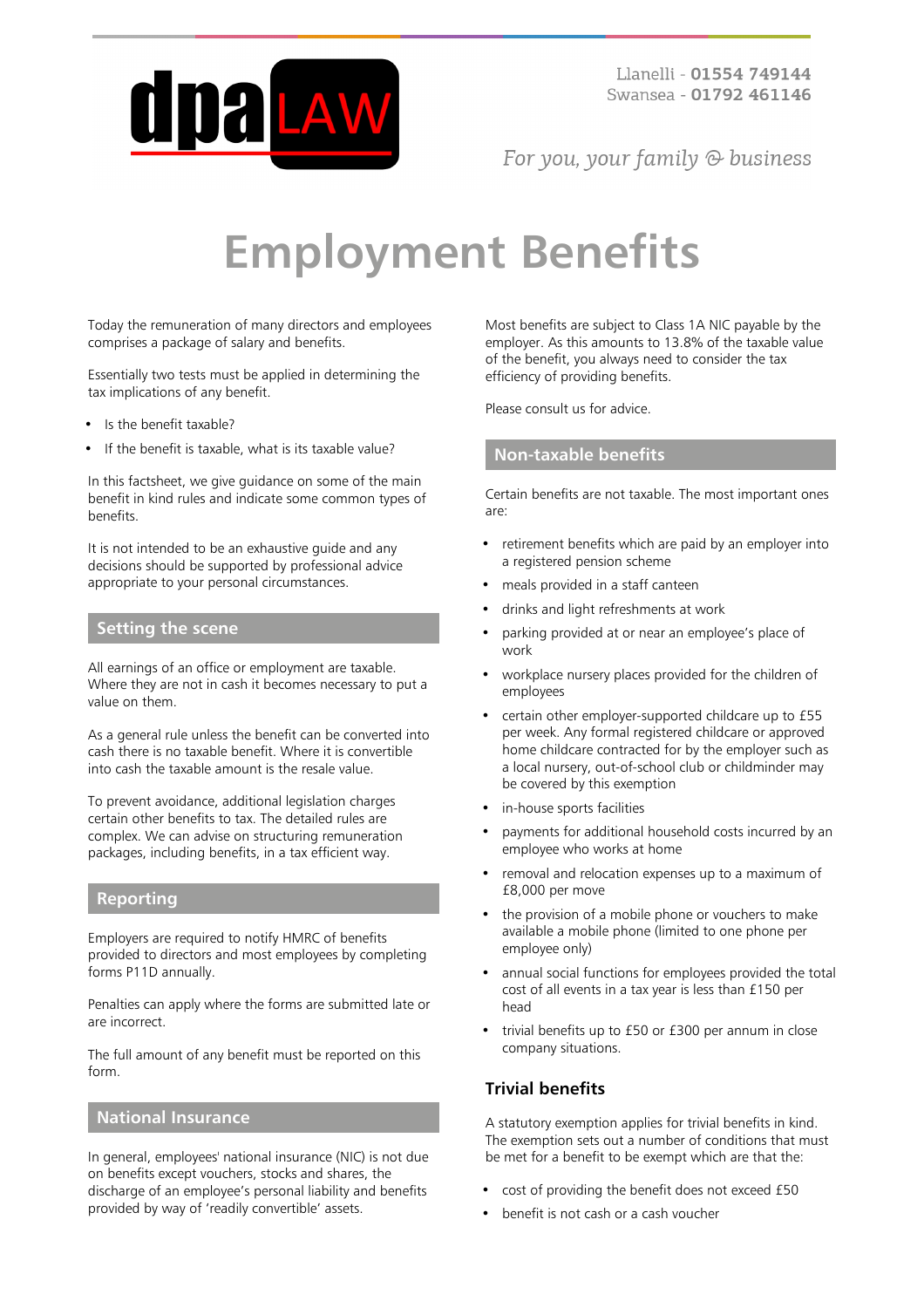- benefit is not provided under salary sacrifice arrangements or any other contractual obligation
- benefit is not provided in recognition of particular services performed by the employee in the course of the employment or in anticipation of such services.

In addition where qualifying trivial benefits are provided to directors and other office holders of close companies they will be subject to an annual cap of £300. In a case where the benefit is provided to a member of the employee's family or household who is not an employee of the employer, this benefit will count towards the £300 exempt amount. Where the director's or other office holder's family or household member is also an employee of the company, they will be subject to a £300 cap in their own right.

Please contact us for advice on how the exemption operates.

### **Taxable benefits**

The following benefits are taxable on all employees:

- any living accommodation provided, unless job related
- vouchers
- credit tokens.

In addition, special rules apply to tax other benefits received by directors and all but the lowest paid employees. Common types of benefits provided are detailed below.

• **Employer provided cars** - this is probably the most common benefit and the taxable amount will generally be based on a range of 9% - 37% of the manufacturer's list price (including accessories) of the car. The taxable benefit depends upon the carbon dioxide emissions of the car.

There are reductions for unavailability of the car and where the employee makes a contribution towards the cost of the car.

Please talk to us for further details on the application of the rules.

- **Private fuel** a separate charge applies where private fuel is provided for an employer provided car, unless the employee reimburses the employer for all private mileage (including travel between home and work). The charges are determined by reference to the percentage applying to the company car. A set figure of £22,600 for 2017/18 is multiplied by this percentage to determine the taxable benefit.
- **Van** the scale benefit charge for the unrestricted use of an employer provided van is £3,230 for 2017/18. Where the restricted private use condition is met no benefit arises. Where an employer also provides fuel for unrestricted private use an additional fuel charge of £610 for 2017/18 applies. Please do get in touch if you would like to ensure that employee van use meets the restricted private use condition.
- **Cheap or interest free loans** no benefit will be taxed where the loan does not exceed £10,000.
- **Medical insurance** the cost of providing medical insurance is a taxable benefit.
- **Use of company assets** an annual benefit is taxed where employees have the private use of company assets. The annual benefit amounts to 20% of the asset's market value when first made available to any employee. Insignificant private use of certain assets is not taxable.
- **Phones** private home phone bills, including rental charges, which are paid for by the employer will be taxed as a benefit.

## **Salary sacrifice**

The government has introduced new rules which limit the income tax and employer NICs advantages where:

- benefits in kind are offered through salary sacrifice; or
- where the employee can choose between cash allowances and benefits in kind.

The taxable value of benefits in kind where cash has been forgone will be fixed at the higher of the taxable value or the value of the cash forgone.

These rules will not affect employer-provided pension saving, employer-provided pensions advice, childcare vouchers, workplace nurseries, Cycle to Work schemes or Ultra-Low Emission Vehicles, with emissions under 75 g/ km of CO<sub>2</sub>.

This change took effect from 6 April 2017. Those already in salary sacrifice contracts at that date will become subject to the new rules in respect of those contracts at the earlier of:

- an end, change, modification or renewal of the contract
- 6 April 2018, except for cars, accommodation and school fees when the last date is 6 April 2021.

Employers may wish to review their car policy in light of these rules.

#### **How we can help**

The taxation of employment benefits is a complex area. Ensuring that you comply with all the administrative obligations and plan in advance to minimise tax liabilities is essential. We can help you with the following:

- reviewing existing employees' remuneration packages for tax and NIC efficiency
- planning flexible and tax efficient remuneration packages for key employees within your organisation
- advising on systems for reimbursing expenses and checking procedures
- help on applying for bespoke scale rates
- providing advice and assistance with the completion of your PAYE returns
- negotiating with HMRC if disagreements arise and in reaching settlements.